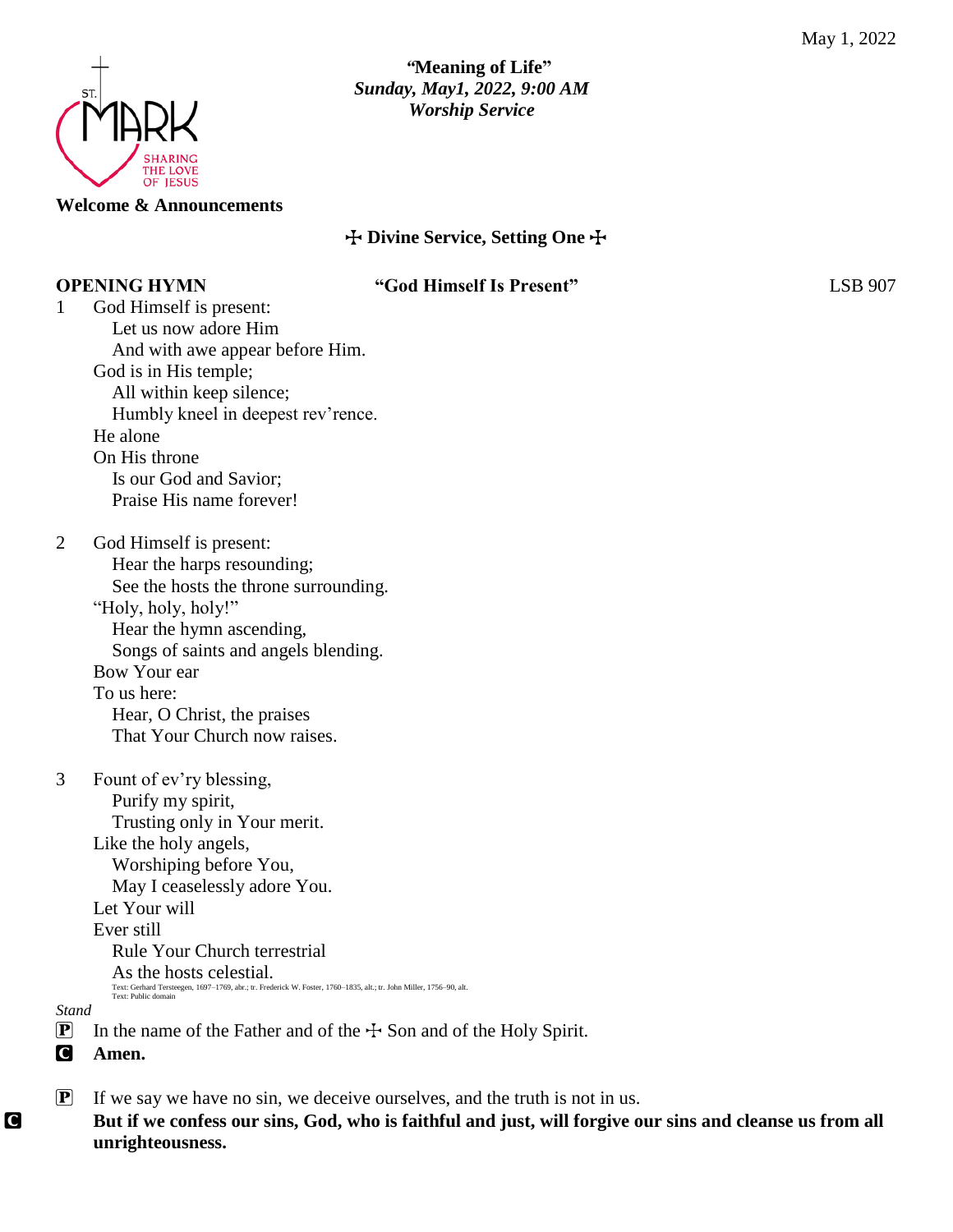$\mathbf{P}$  Let us then confess our sins to God our Father.

C **Most merciful God, we confess that we are by nature sinful and unclean. We have sinned against You in thought, word, and deed, by what we have done and by what we have left undone. We have not loved You with our whole heart; we have not loved our neighbors as ourselves. We justly deserve Your present and eternal punishment. For the sake of Your Son, Jesus Christ, have mercy on us. Forgive us, renew us, and lead us, so that we may delight in Your will and walk in Your ways to the glory of Your holy name. Amen.**

- **P** Almighty God in His mercy has given His Son to die for you and for His sake forgives you all your sins. As a called and ordained servant of Christ, and by His authority, I therefore forgive you all your sins in the name of the Father and of the  $\pm$  Son and of the Holy Spirit.
- C **Amen.**

## **The Service of the Word The Service of the Word**

### *Sit*

## **First Reading** Acts 9:1–22

But Saul, still breathing threats and murder against the disciples of the Lord, went to the high priest and asked him for letters to the synagogues at Damascus, so that if he found any belonging to the Way, men or women, he might bring them bound to Jerusalem. Now as he went on his way, he approached Damascus, and suddenly a light from heaven flashed around him. And falling to the ground he heard a voice saying to him, "Saul, Saul, why are you persecuting me?" And he said, "Who are you, Lord?" And he said, "I am Jesus, whom you are persecuting. But rise and enter the city, and you will be told what you are to do." The men who were traveling with him stood speechless, hearing the voice but seeing no one. Saul rose from the ground, and although his eyes were opened, he saw nothing. So they led him by the hand and brought him into Damascus. And for three days he was without sight, and neither ate nor drank.

Now there was a disciple at Damascus named Ananias. The Lord said to him in a vision, "Ananias." And he said, "Here I am, Lord." And the Lord said to him, "Rise and go to the street called Straight, and at the house of Judas look for a man of Tarsus named Saul, for behold, he is praying, and he has seen in a vision a man named Ananias come in and lay his hands on him so that he might regain his sight." But Ananias answered, "Lord, I have heard from many about this man, how much evil he has done to your saints at Jerusalem. And here he has authority from the chief priests to bind all who call on your name." But the Lord said to him, "Go, for he is a chosen instrument of mine to carry my name before the Gentiles and kings and the children of Israel. For I will show him how much he must suffer for the sake of my name." So Ananias departed and entered the house. And laying his hands on him he said, "Brother Saul, the Lord Jesus who appeared to you on the road by which you came has sent me so that you may regain your sight and be filled with the Holy Spirit." And immediately something like scales fell from his eyes, and he regained his sight. Then he rose and was baptized; and taking food, he was strengthened.

For some days he was with the disciples at Damascus. And immediately he proclaimed Jesus in the synagogues, saying, "He is the Son of God." And all who heard him were amazed and said, "Is not this the man who made havoc in Jerusalem of those who called upon this name? And has he not come here for this purpose, to bring them bound before the chief priests?" But Saul increased all the more in strength, and confounded the Jews who lived in Damascus by proving that Jesus was the Christ.

PThis is the Word of the Lord.

## C **Thanks be to God.**

**Epistle** Revelation 5:1–14

Then I saw in the right hand of him who was seated on the throne a scroll written within and on the back, sealed with seven seals. And I saw a strong angel proclaiming with a loud voice, "Who is worthy to open the scroll and break its seals?" And no one in heaven or on earth or under the earth was able to open the scroll or to look into it, and I began to weep loudly because no one was found worthy to open the scroll or to look into it.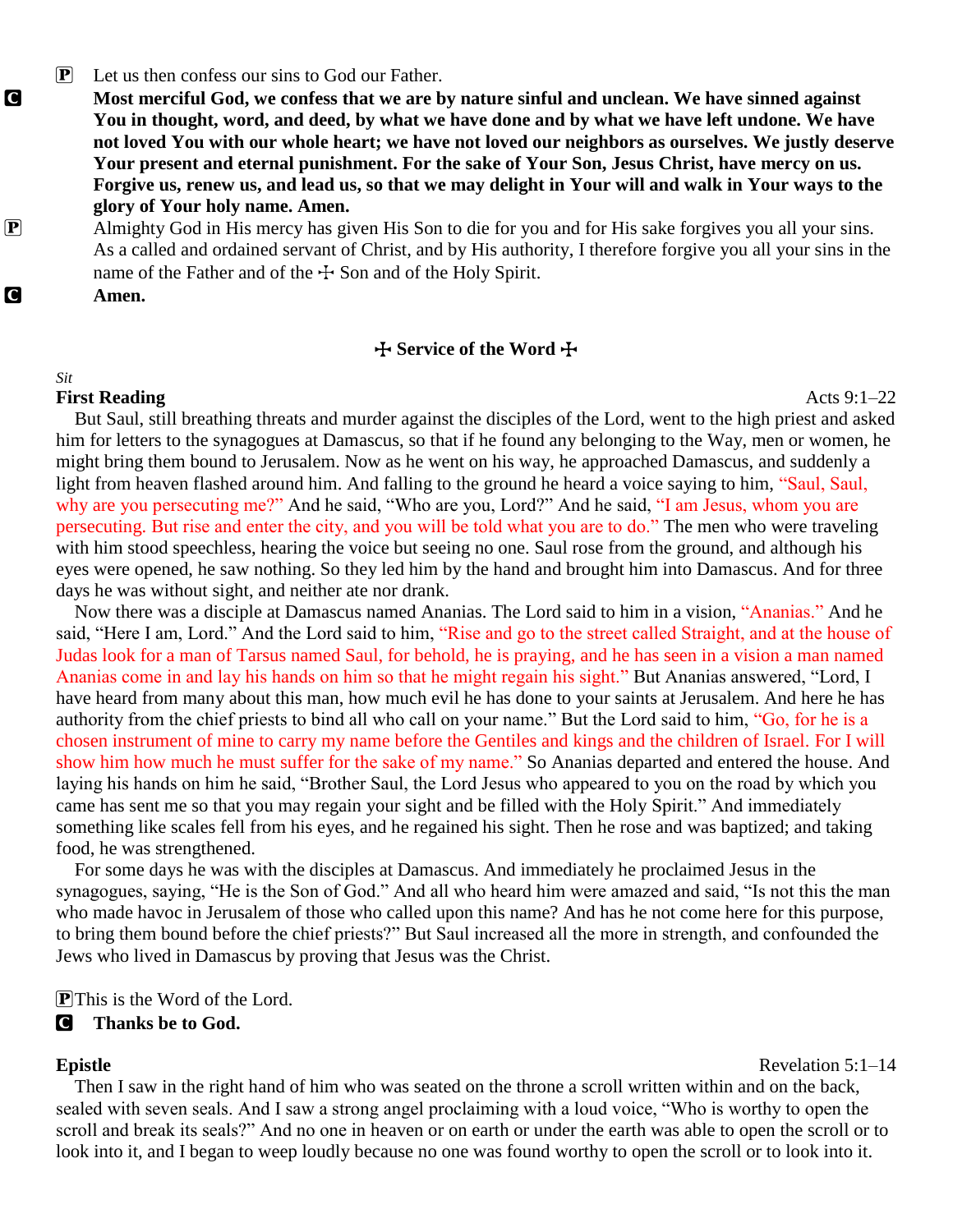And one of the elders said to me, "Weep no more; behold, the Lion of the tribe of Judah, the Root of David, has conquered, so that he can open the scroll and its seven seals."

And between the throne and the four living creatures and among the elders I saw a Lamb standing, as though it had been slain, with seven horns and with seven eyes, which are the seven spirits of God sent out into all the earth. And he went and took the scroll from the right hand of him who was seated on the throne. And when he had taken the scroll, the four living creatures and the twenty-four elders fell down before the Lamb, each holding a harp, and golden bowls full of incense, which are the prayers of the saints. And they sang a new song, saying,

"Worthy are you to take the scroll and to open its seals, for you were slain, and by your blood you ransomed people for God from every tribe and language and people and nation, and you have made them a kingdom and priests to our God, and they shall reign on the earth."

Then I looked, and I heard around the throne and the living creatures and the elders the voice of many angels, numbering myriads of myriads and thousands of thousands, saying with a loud voice, "Worthy is the Lamb who was slain, to receive power and wealth and wisdom and might and honor and glory and blessing!" And I heard every creature in heaven and on earth and under the earth and in the sea, and all that is in them, saying, "To him who sits on the throne and to the Lamb be blessing and honor and glory and might forever and ever!" And the four living creatures said, "Amen!" and the elders fell down and worshiped.

 $\overline{P}$  This is the Word of the Lord.

# C **Thanks be to God.** *Stand*

**Alleluia and Verse** LSB 156

C **Alleluia. Lord, to whom shall we go? You have the words of eternal life. Alleluia, alleluia.**

# **Holy Gospel** John 21:1–19

P The Holy Gospel according to St. John, the twenty-first chapter.

# **G** Glory to You, O Lord.

After this Jesus revealed himself again to the disciples by the Sea of Tiberias, and he revealed himself in this way. Simon Peter, Thomas (called the Twin), Nathanael of Cana in Galilee, the sons of Zebedee, and two others of his disciples were together. Simon Peter said to them, "I am going fishing." They said to him, "We will go with you." They went out and got into the boat, but that night they caught nothing.

Just as day was breaking, Jesus stood on the shore; yet the disciples did not know that it was Jesus. Jesus said to them, "Children, do you have any fish?" They answered him, "No." He said to them, "Cast the net on the right side of the boat, and you will find some." So they cast it, and now they were not able to haul it in, because of the quantity of fish. That disciple whom Jesus loved therefore said to Peter, "It is the Lord!" When Simon Peter heard that it was the Lord, he put on his outer garment, for he was stripped for work, and threw himself into the sea. The other disciples came in the boat, dragging the net full of fish, for they were not far from the land, but about a hundred yards off.

When they got out on land, they saw a charcoal fire in place, with fish laid out on it, and bread. Jesus said to them, "Bring some of the fish that you have just caught." So Simon Peter went aboard and hauled the net ashore, full of large fish, 153 of them. And although there were so many, the net was not torn. Jesus said to them, "Come and have breakfast." Now none of the disciples dared ask him, "Who are you?" They knew it was the Lord. Jesus came and took the bread and gave it to them, and so with the fish. This was now the third time that Jesus was revealed to the disciples after he was raised from the dead.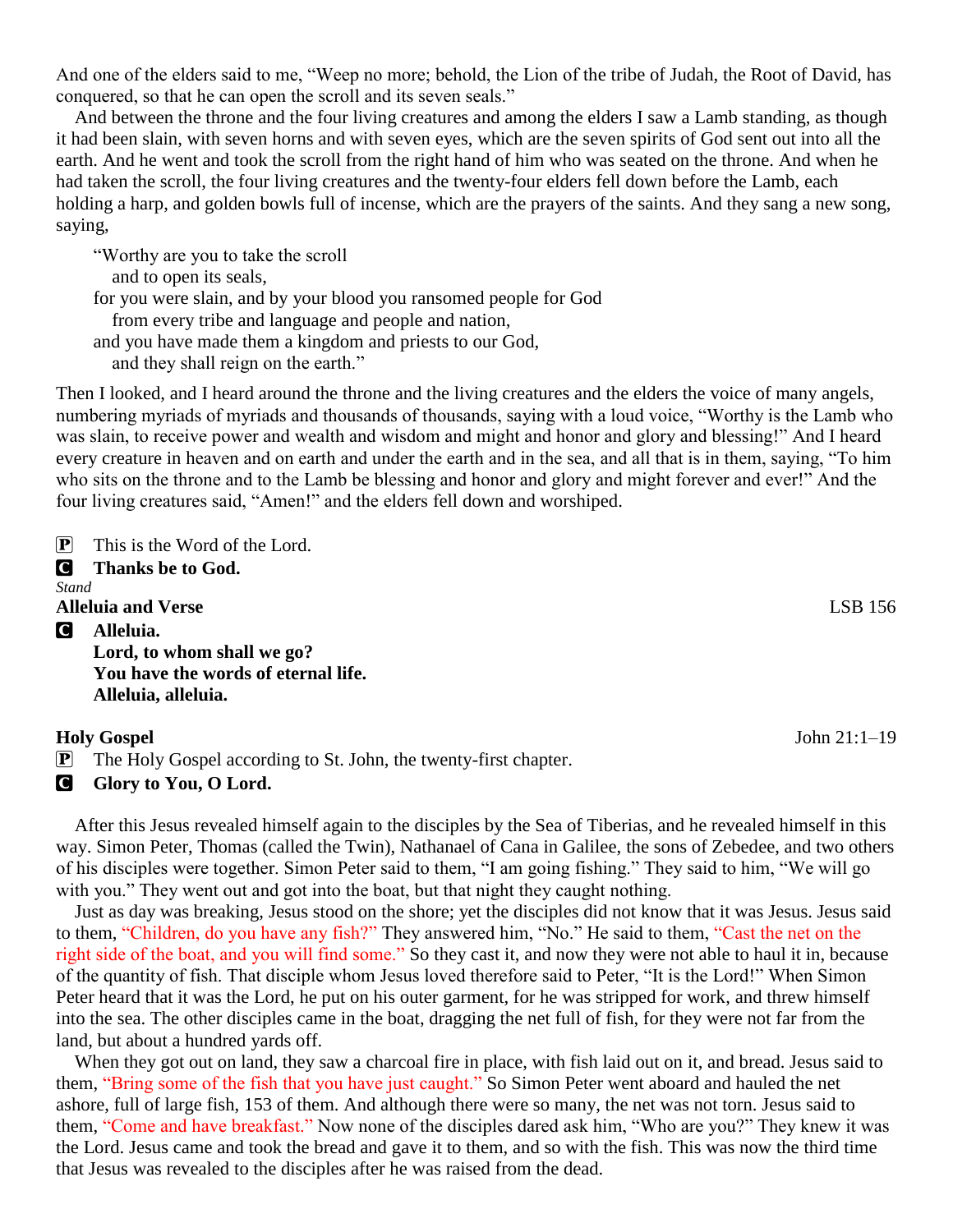When they had finished breakfast, Jesus said to Simon Peter, "Simon, son of John, do you love me more than these?" He said to him, "Yes, Lord; you know that I love you." He said to him, "Feed my lambs." He said to him a second time, "Simon, son of John, do you love me?" He said to him, "Yes, Lord; you know that I love you." He said to him, "Tend my sheep." He said to him the third time, "Simon, son of John, do you love me?" Peter was grieved because he said to him the third time, "Do you love me?" and he said to him, "Lord, you know everything; you know that I love you." Jesus said to him, "Feed my sheep. Truly, truly, I say to you, when you were young, you used to dress yourself and walk wherever you wanted, but when you are old, you will stretch out your hands, and another will dress you and carry you where you do not want to go." (This he said to show by what kind of death he was to glorify God.) And after saying this he said to him, "Follow me."

P This is the Gospel of the Lord.

| $\bullet$ | Praise to You, O Christ. |  |  |
|-----------|--------------------------|--|--|
|-----------|--------------------------|--|--|

# *Sit*

# **SERMON HYMN "With High Delight Let Us Unite"** LSB 483 1 With high delight Let us unite In songs of great jubilation. Ye pure in heart, All bear your part, Sing Jesus Christ, our salvation. To set us free Forever, He Is ris'n and sends To all earth's ends Good news to save ev'ry nation. 2 True God, He first From death has burst Forth into life, all subduing. His enemy Doth vanquished lie; His death has been death's undoing. "And yours shall be Like victory O'er death and grave," Saith He, who gave His life for us, life renewing. 3 Let praises ring; Give thanks, and bring To Christ our Lord adoration. His honor speed By word and deed To ev'ry land, ev'ry nation. So shall His love Give us above, From misery And death set free, All joy and full consolation. Text: Georg Vetter, 1536–99; tr. Martin H. Franzmann, 1907–76 Text: © 1969 Concordia Publishing House. Used by permission: LSB Hymn License no. 110005819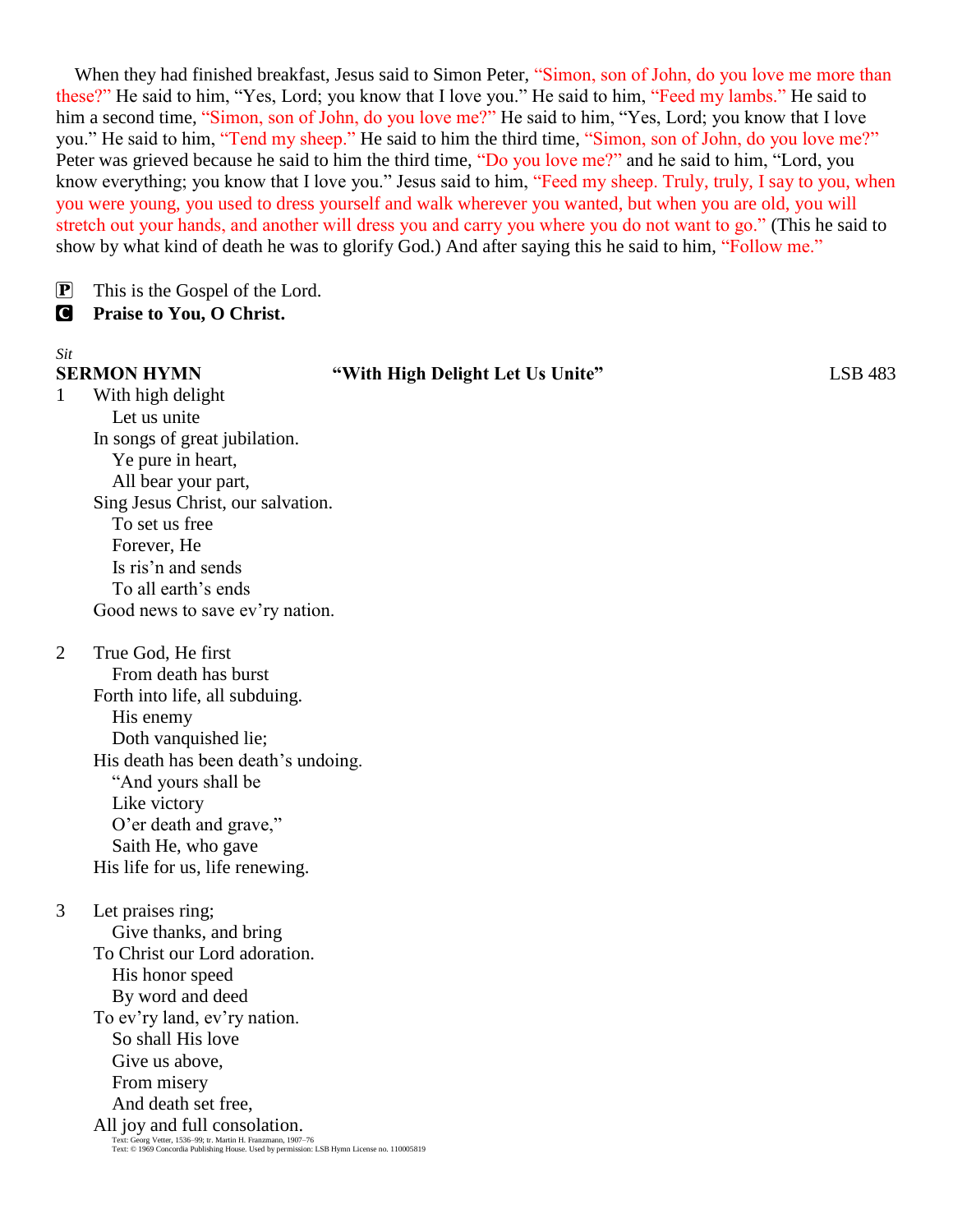**Sermon**

*Stand*

**Nicene Creed**

C **I believe in one God, the Father Almighty, maker of heaven and earth and of all things visible and invisible.**

> **And in one Lord Jesus Christ, the only-begotten Son of God, begotten of His Father before all worlds, God of God, Light of Light, very God of very God, begotten, not made, being of one substance with the Father, by whom all things were made; who for us men and for our salvation came down from heaven and was incarnate by the Holy Spirit of the virgin Mary and was made man; and was crucified also for us under Pontius Pilate. He suffered and was buried. And the third day He rose again according to the Scriptures and ascended into heaven and sits at the right hand of the Father. And He will come again with glory to judge both the living and the dead, whose kingdom will have no end.**

**And I believe in the Holy Spirit, the Lord and giver of life, who proceeds from the Father and the Son, who with the Father and the Son together is worshiped and glorified, who spoke by the prophets. And I believe in one holy Christian and apostolic Church, I acknowledge one Baptism for the remission of sins, and I look for the resurrection of the dead** and the life  $\div$  of the world to come. Amen.

## **Prayer of the Church**

## **Lord's Prayer**

C **Our Father who art in heaven, hallowed be Thy name, Thy kingdom come, Thy will be done on earth as it is in heaven; give us this day our daily bread; and forgive us our trespasses as we forgive those who trespass against us; and lead us not into temptation, but deliver us from evil. For Thine is the kingdom**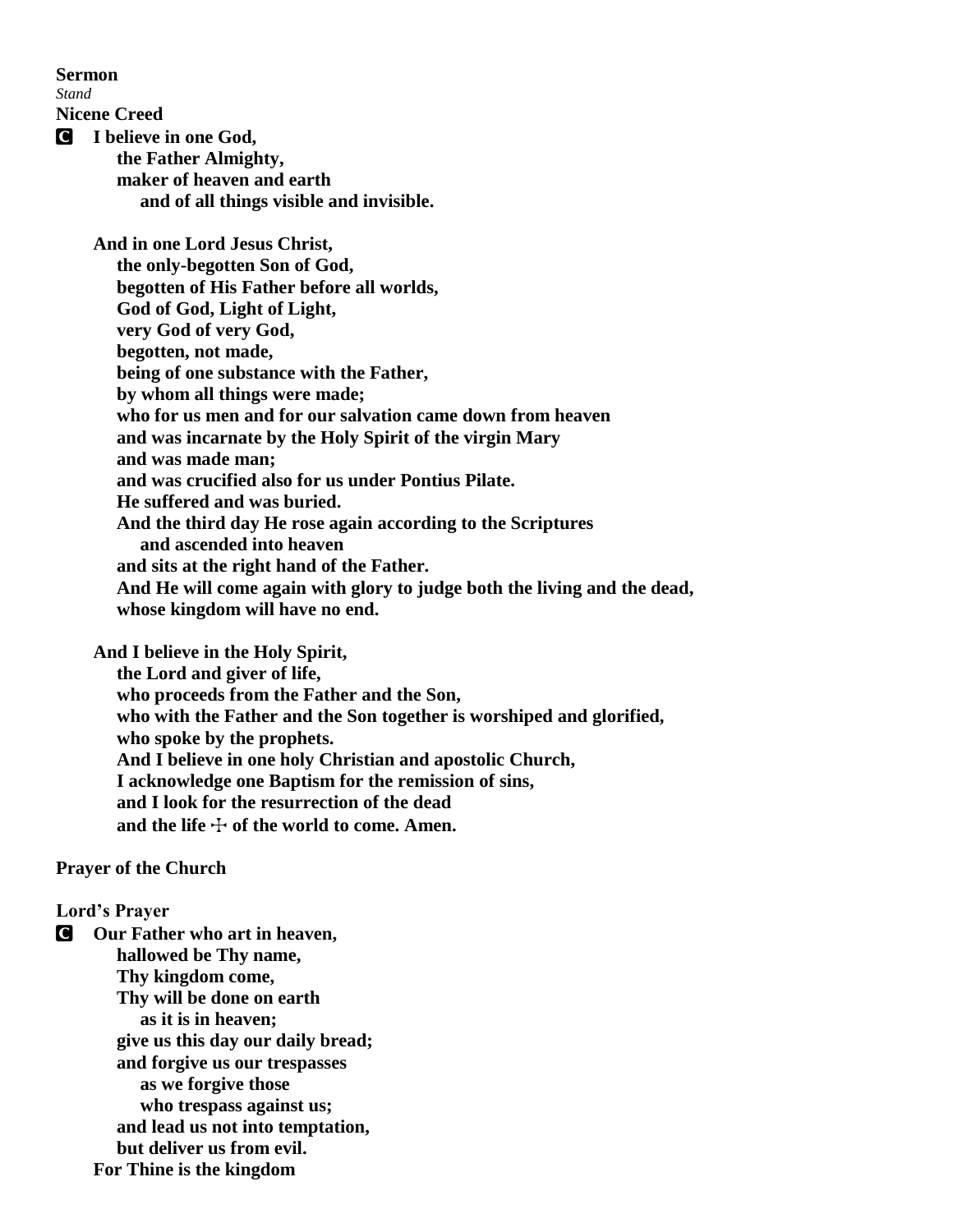# **The Words of Our Lord**

**P** Our Lord Jesus Christ, on the night when He was betrayed, took bread, and when He had given thanks, He broke it and gave it to the disciples and said: "Take, eat; this is My T body, which is given for you. This do in remembrance of Me."

In the same way also He took the cup after supper, and when He had given thanks, He gave it to them, saying: "Drink of it, all of you; this cup is the new testament in My  $+$  blood, which is shed for you for the forgiveness of sins. This do, as often as you drink it, in remembrance of Me."

| <b>Pax Domini</b>         |                                                                                                                                          | LSB 163        |
|---------------------------|------------------------------------------------------------------------------------------------------------------------------------------|----------------|
| $\left[\mathbf{P}\right]$ | The peace of the Lord be with you always.                                                                                                |                |
| C                         | Amen.                                                                                                                                    |                |
|                           | <b>Agnus Dei</b>                                                                                                                         | LSB 163        |
| $\blacksquare$            | Lamb of God, You take away the sin of the world; have mercy on us.<br>Lamb of God, You take away the sin of the world; have mercy on us. |                |
|                           | Lamb of God, You take away the sin of the world; grant us peace.                                                                         |                |
| Sit                       |                                                                                                                                          |                |
|                           | <b>DISTRUBUTION HYMNS:</b>                                                                                                               |                |
|                           | "Crown Him with Many Crowns"                                                                                                             | <b>LSB 525</b> |
| $\mathbf{1}$              | Crown Him with many crowns,                                                                                                              |                |
|                           | The Lamb upon His throne;                                                                                                                |                |
|                           | Hark how the heav'nly anthem drowns                                                                                                      |                |
|                           | All music but its own.                                                                                                                   |                |
|                           | Awake, my soul, and sing                                                                                                                 |                |
|                           | Of Him who died for thee,                                                                                                                |                |
|                           | And hail Him as thy matchless king<br>Through all eternity.                                                                              |                |
|                           |                                                                                                                                          |                |
| 2                         | Crown Him the virgin's Son,                                                                                                              |                |
|                           | The God incarnate born,                                                                                                                  |                |
|                           | Whose arm those crimson trophies won                                                                                                     |                |
|                           | Which now His brow adorn:                                                                                                                |                |
|                           | Fruit of the mystic rose,                                                                                                                |                |
|                           | Yet of that rose the stem,                                                                                                               |                |
|                           | The root whence mercy ever flows,                                                                                                        |                |
|                           | The babe of Bethlehem.                                                                                                                   |                |
| 3                         | Crown Him the Lord of love.                                                                                                              |                |
|                           | Behold His hands and side,                                                                                                               |                |
|                           | Rich wounds, yet visible above,                                                                                                          |                |
|                           | In beauty glorified.                                                                                                                     |                |
|                           | No angels in the sky                                                                                                                     |                |
|                           | Can fully bear that sight,                                                                                                               |                |
|                           | But downward bend their wond'ring eyes                                                                                                   |                |
|                           | At mysteries so bright.                                                                                                                  |                |
|                           |                                                                                                                                          |                |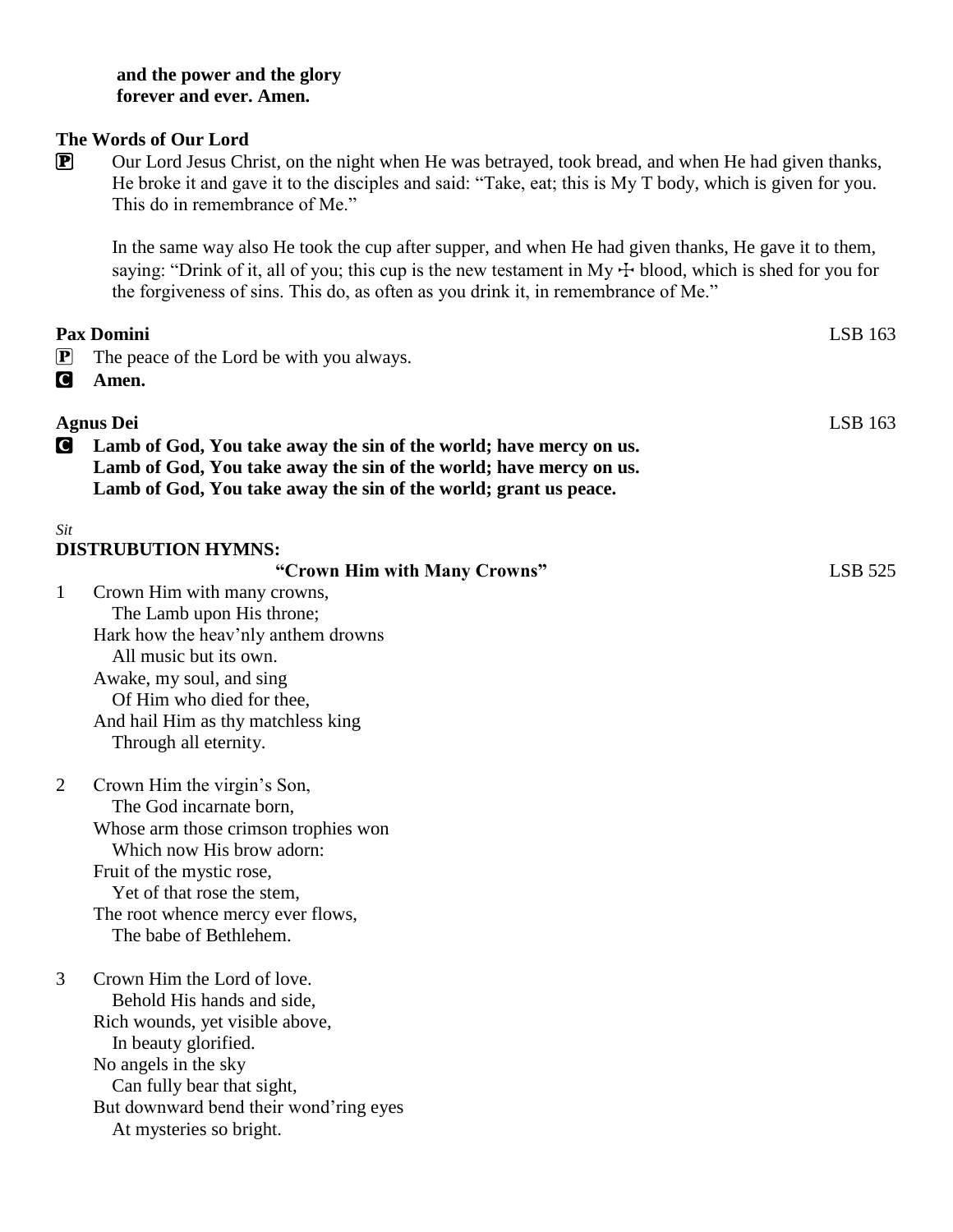4 Crown Him the Lord of life, Who triumphed o'er the grave And rose victorious in the strife For those He came to save. His glories now we sing, Who died and rose on high, Who died eternal life to bring And lives that death may die.

5 Crown Him the Lord of heav'n, Enthroned in worlds above, Crown Him the king to whom is giv'n The wondrous name of Love. Crown Him with many crowns As thrones before Him fall; Crown Him, ye kings, with many crowns, For He is king of all. Text (sts. 1–3, 5): Matthew Bridges, 1800–94, alt.; (st. 4): Godfrey Thring, 1823–1903 Text: Public domain

 **"Thine the Amen, Thine the Praise"** LSB 680

- 1 Thine the amen Thine the praise Alleluias angels raise Thine the everlasting head Thine the breaking of the bread Thine the glory Thine the story Thine the harvest then the cup Thine the vineyard then the cup is lifted up lifted up.
- 2 Thine the life eternally Thine the promise let there be Thine the vision Thine the tree All the earth on bended knee Gone the nailing gone the railing Gone the pleading gone the cry Gone the sighing gone the dying what was loss lifted high.

3 Thine the truly Thine the yes Thine the table we the guest Thine the mercy all from Thee Thine the glory yet to be Then the ringing and the singing Then the end of all the war Thine the living Thine the loving evermore evermore.

4 Thine the kingdom Thine the prize Thine the wonder full surprise Thine the banquet then the praise Then the justice of Thy ways Thine the glory Thine the story Then the welcome to the least Then the wonder all increasing at Thy feast at Thy feast.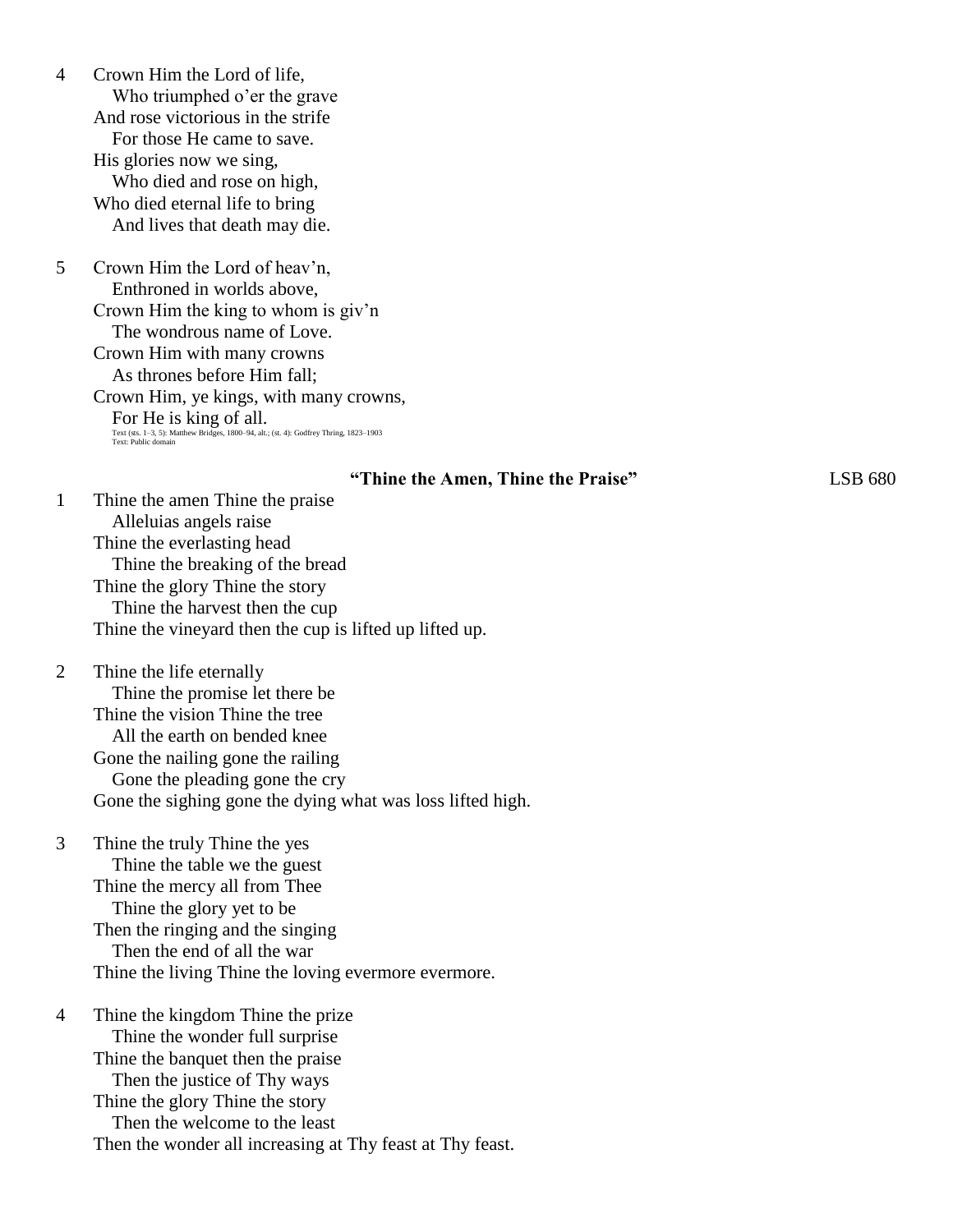5 Thine the glory in the night No more dying only light Thine the river Thine the tree Then the Lamb eternally Then the holy holy holy Celebration jubilee Thine the splendor Thine the brightness only Thee only Thee. Text: Herbert F. Brokering, 1926–2009 Text: © 1983 Augsburg Publishing House. Used by permission: LSB Hymn License no. 110005819

*Stand*

## **Communion Blessing**

## **Post-Communion Collect**

P Let us pray.

We give thanks to You, almighty God, that You have refreshed us through this salutary gift, and we implore You that of Your mercy You would strengthen us through the same in faith toward You and in fervent love toward one another; through Jesus Christ, Your Son, our Lord, who lives and reigns with You and the Holy Spirit, one God, now and forever.

C **Amen.**

# **Benediction** LSB 166

P The Lord bless you and keep you. The Lord make His face shine on you and be gracious to you. The Lord look upon you with favor and  $\pm$  give you peace.

C **Amen.**

**DEPARTING HYMN** "O Christ, Our True and Only Light" LSB 839

- 1 O Christ, our true and only light, Enlighten those who sit in night; Let those afar now hear Your voice And in Your fold with us rejoice.
- 2 Fill with the radiance of Your grace The souls now lost in error's maze; Enlighten those whose inmost minds Some dark delusion haunts and blinds.
- 3 O gently call those gone astray That they may find the saving way! Let ev'ry conscience sore oppressed In You find peace and heav'nly rest.
- 4 Shine on the darkened and the cold; Recall the wand'rers to Your fold. Unite all those who walk apart; Confirm the weak and doubting heart,
- 5 That they with us may evermore Such grace with wond'ring thanks adore And endless praise to You be giv'n By all Your Church in earth and heav'n. Text: Johann Heermann, 1585–1647; tr. Catherine Winkworth, 1827–78, alt. Text: Public domain